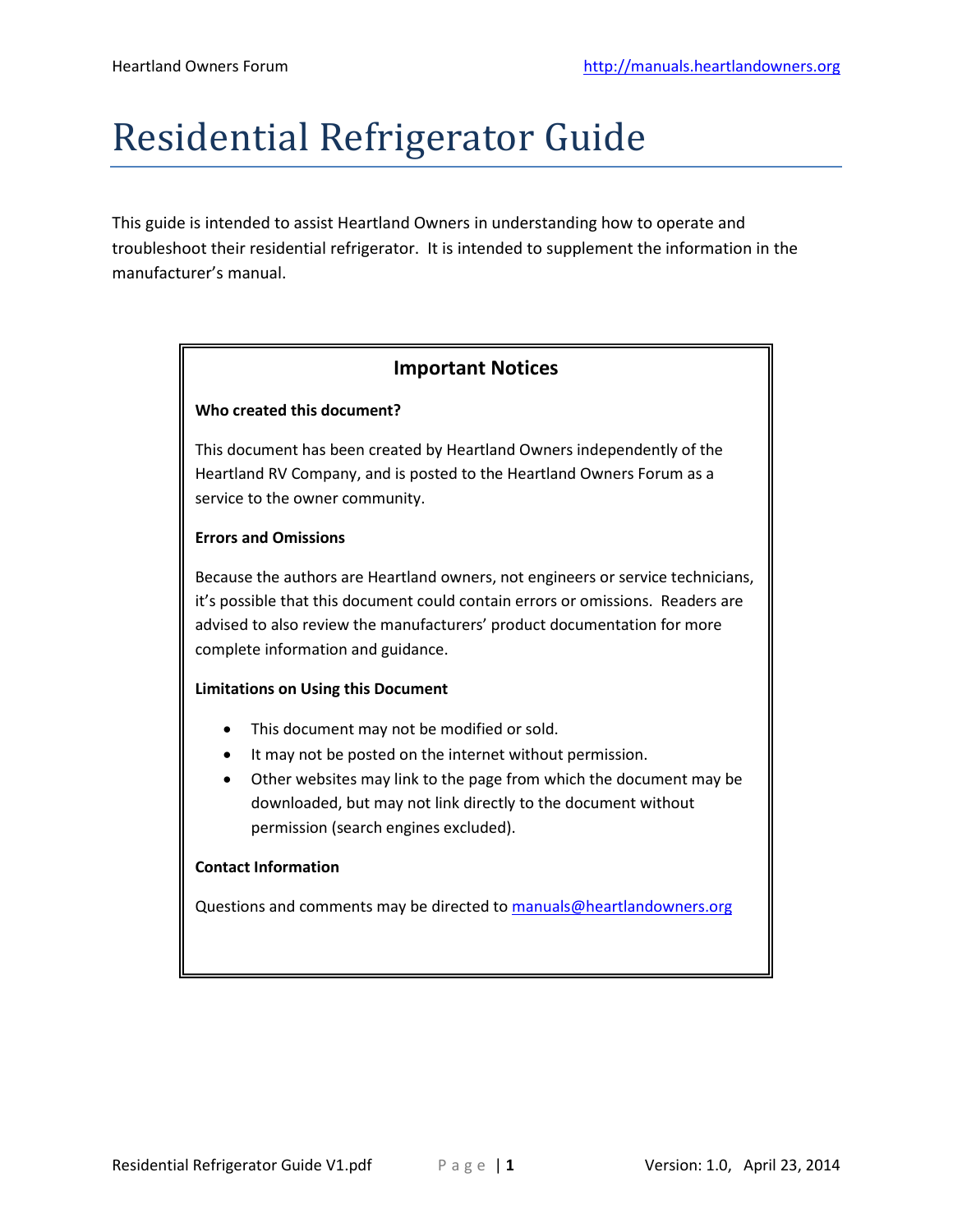# Residential Refrigerator Guide

# **Table of Contents**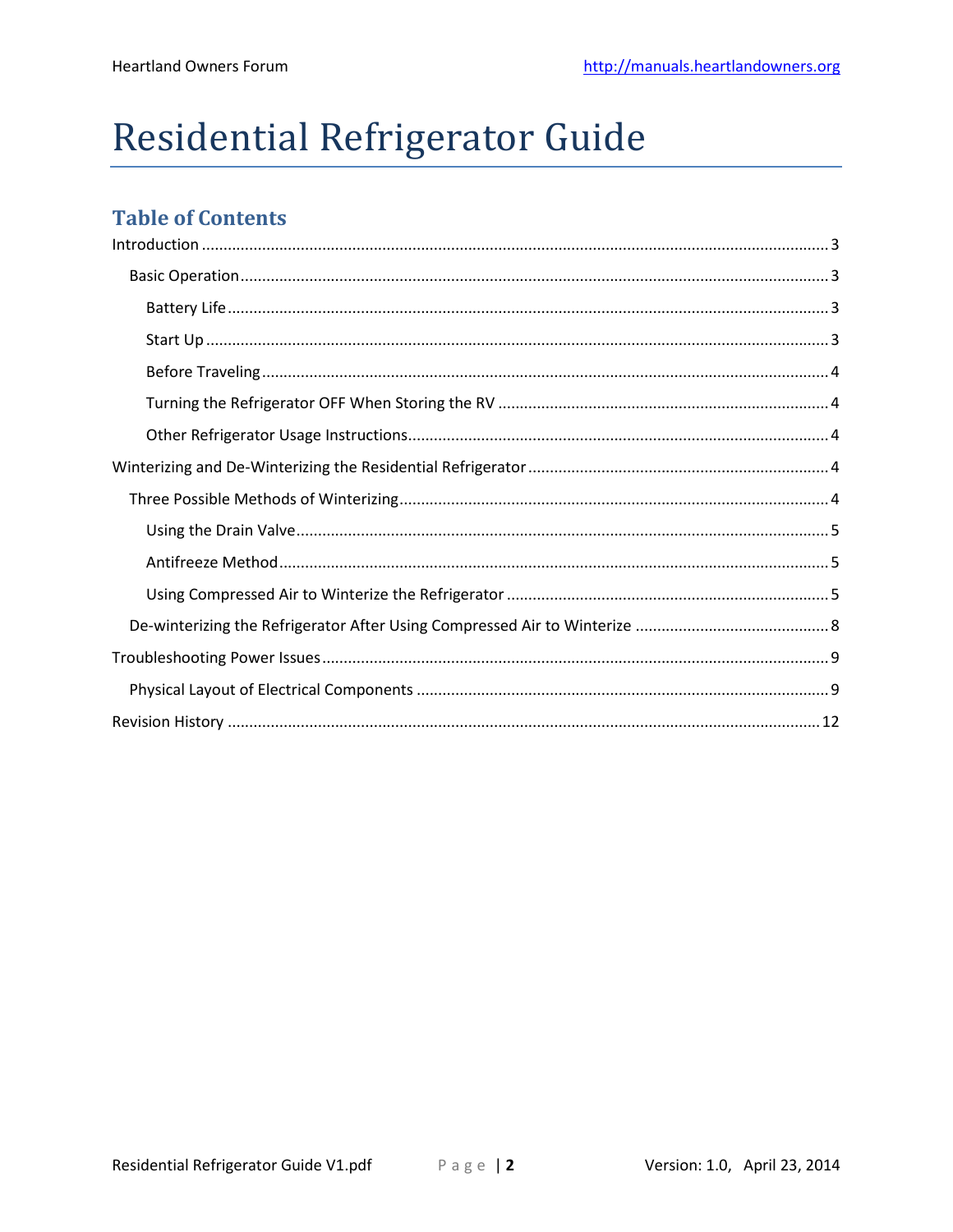# Residential Refrigerator Guide

## <span id="page-2-0"></span>**Introduction**

The 22 cubic foot residential refrigerator option provides owners with a refrigerator such as you would have in your "sticks and bricks home" that holds its temperature better than the traditional (absorption) RV refrigerator and is larger than traditional RV refrigerators. The option consists of an electric only (110V AC) refrigerator with water dispenser and ice maker, along with additional electrical components to supply 110V to the refrigerator when the RV is not plugged into shore power.

With the residential refrigerator option, Heartland includes an extra 12V battery, a dedicated power inverter that converts 12V DC into 110V AC, and an automatic transfer switch that switches to the inverter output when shore power is disconnected. There is also a remote switch that allows you to turn the power inverter ON or OFF.

This arrangement allows you to unplug shore power when you leave home or campsite, and keep the refrigerator running as you travel to your next destination.

## <span id="page-2-1"></span>**Basic Operation**

This manual is intended to supplement the manufacturer's refrigerator manual, so the explanations here will focus on the additional components and on usage aspects that are related to RV'ing.

#### <span id="page-2-2"></span>**Battery Life**

The 2 supplied batteries are tied together in parallel. As long as your batteries start the day with a full charge and are in good condition, there should be plenty of power to run the refrigerator while traveling an entire day. The batteries might supply enough power to run the refrigerator overnight as well, if you aren't using too much battery power for other devices.

Be aware that in sub-freezing weather where the furnace would be running a good bit of the night, the total usage of all 12V devices could exceed the capability of your batteries.

Unless you have supplemental power from a solar array or a generator, the residential refrigerator option is probably not a good choice if you plan on frequently camping more than one night in locations that do not provide electrical hookups.

#### <span id="page-2-3"></span>**Start Up**

When you get your RV out of storage and are loading up and preparing for a trip, you'll need to plug into 110V to get the refrigerator cooled down, before putting food into it. You'll also need to turn the refrigerator ON.

As with any home refrigerator, you may need to allow between 12 and 24 hours for it to reach optimum temperature.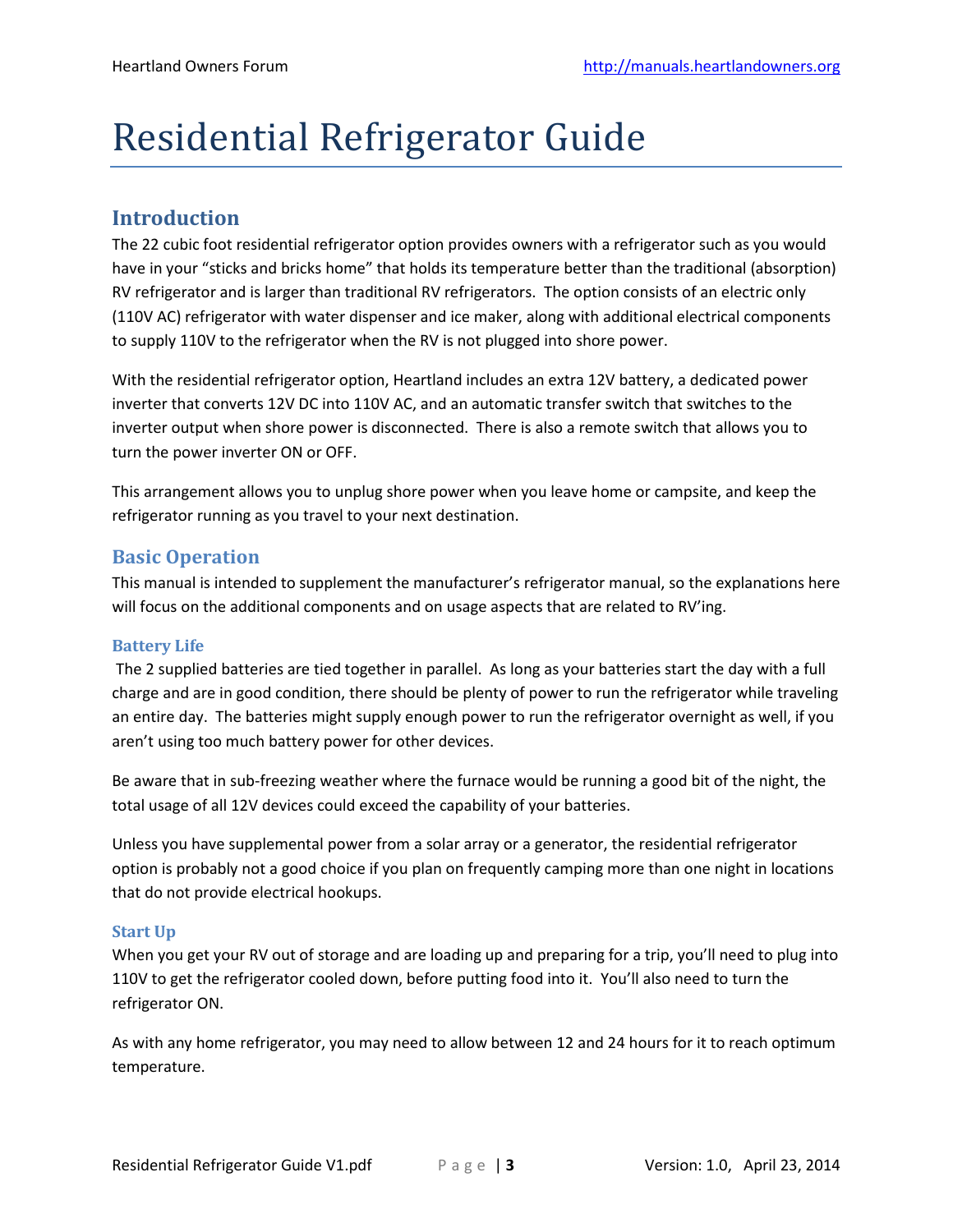#### <span id="page-3-0"></span>**Before Traveling**

*NOTE***: You must turn the power inverter ON before you begin travel or the refrigerator will not receive power after shore power is disconnected.**

Each time 12V DC power is applied to the coach either by plugging into shore power, or by turning the inverter's battery cutoff switch to ON, the inverter that is dedicated to the refrigerator starts in an OFF condition. You must turn the inverter ON either by pressing the local switch on the inverter box, or by using the remote switch that is located either inside the coach, or in the front storage area. The remote switch panel has a light that indicates when the inverter is ON.



#### <span id="page-3-1"></span>**Turning the Refrigerator OFF When Storing the RV**

The manufacturer's manual says to press and hold the ON/OFF button for 3 seconds to turn the refrigerator OFF. However, they also note that this does not turn off the interior light and circuit boards. This will create a parasitic drain on your batteries while in storage unless you turn the power inverter OFF or use the inverter's dedicated battery power cutoff switch to cut power to the inverter.

*NOTE***: To prevent parasitic drain of the batteries when not plugged into shore power, or when in storage, you must turn the power inverter OFF or use the inverter's dedicated battery power cutoff switch (if so equipped) to shut the refrigerator completely OFF.**

#### <span id="page-3-2"></span>**Other Refrigerator Usage Instructions**

Please refer to the manufacturer's manual for general instructions on how to use and care for the refrigerator. If you cannot locate the copy that came with your trailer, check th[e manuals section of the](http://manuals.heartlandowners.org/?man=/Appliances/Refrigerator)  [Heartland Owners Forum.](http://manuals.heartlandowners.org/?man=/Appliances/Refrigerator)

## <span id="page-3-3"></span>**Winterizing and De-Winterizing the Residential Refrigerator**

#### <span id="page-3-4"></span>**Three Possible Methods of Winterizing**

To avoid freeze damage, all water needs to be evacuated from a number of areas including the 1/4" supply line to the refrigerator, the reservoir coil inside the refrigerator, the ice maker and water dispenser lines inside the refrigerator, the ice maker and water dispenser solenoids inside the refrigerator, and the drain valve under the slide out (if so equipped).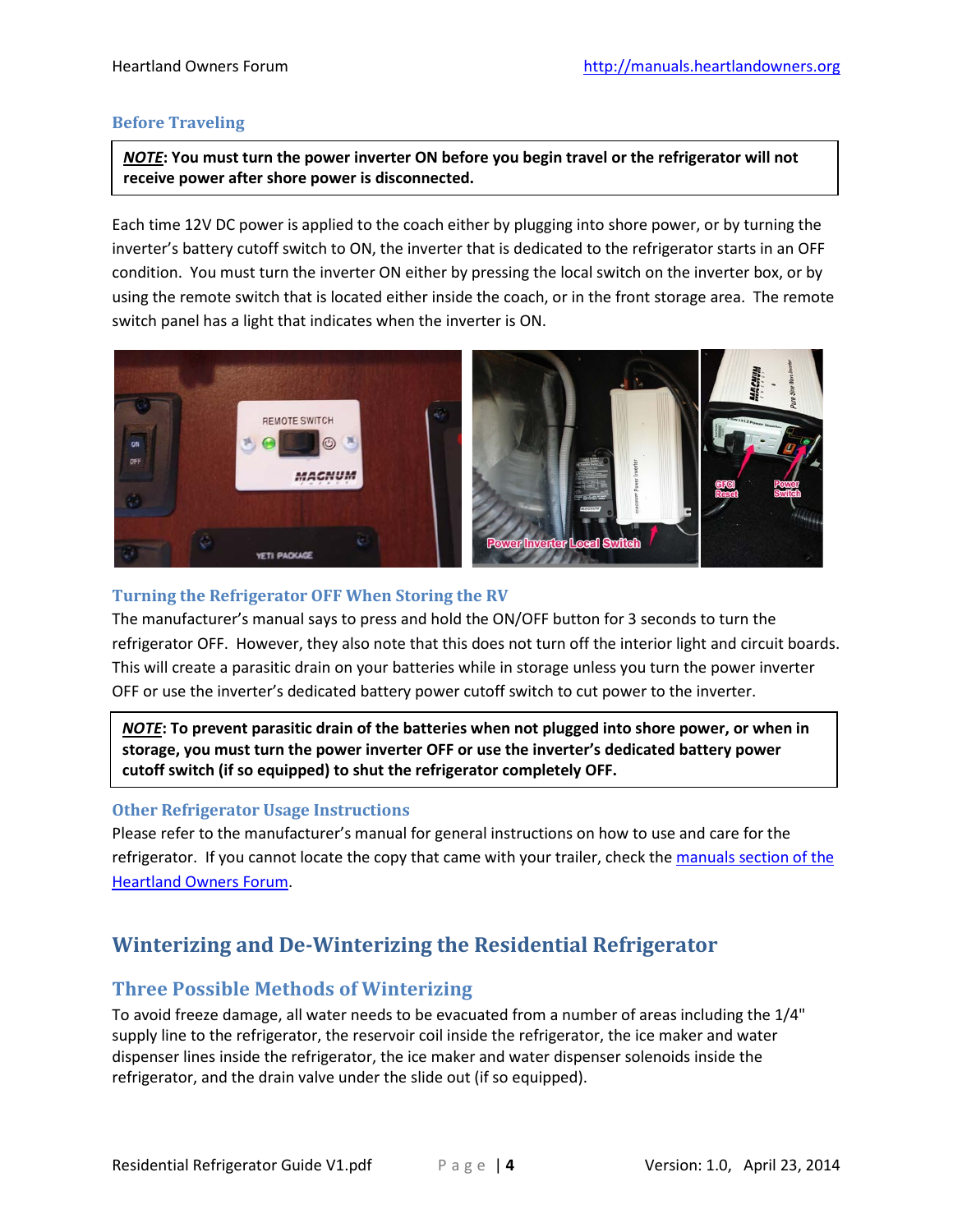While winterizing is usually thought of as something that is needed when storing the RV for the winter, you must also protect the exterior portion of the water supply line when the RV is in use and temperatures are projected to drop below freezing.

*CAUTION***: A portion of the water supply line to the refrigerator runs underneath the slide out and is exposed to outside air. If temperatures go below freezing, the line will quickly freeze and will be damaged even if you keep the inside of the coach at a comfortable temperature. Because the water in the line is not heated, insulating the exposed line will only prevent freeze damage for a very short time in sub-freezing temperatures.**

The methods are available, but they are not equal. Each is explained, but one is  $\alpha$ 

**Phere. The state symterm is ally constrain** a viet to protect from freeze damage.

#### <span id="page-4-0"></span>**Using the Drain Valve**

Starting with early builds of the Residential Refrigerator option, a drain valve was installed on the trailer frame, underneath the refrigerator. By opening this drain, you can evacuate some of the water from the refrigerator. However, there is approximately 1 quart (1 liter) of water inside the refrigerator and some components may retain water even if you are successful in draining about a quart.

#### <span id="page-4-1"></span>**Antifreeze Method**

While using RV antifreeze will protect the components from freeze damage, there could be issues with taste of the water and ice. With PEX water lines, antifreeze flushes out and taste usually returns to normal very quickly after de-winterizing. However, the 1/4" water supply line is a different material. Some owners have found that the supply line, solenoids, and reservoir may retain the taste of antifreeze for a longer time.

Also, if using antifreeze, when the antifreeze comes out the ice maker feed line, it will make a mess in the freezer compartment.

Due to these possible issues, we do not recommend RV antifreeze for the refrigerator.

<span id="page-4-2"></span>Because it's the most thorough and cleanest method, we do recommend using compressed air.

#### **Using Compressed Air to Winterize the Refrigerator**

Using compressed air at 40 psi or less to evacuate water from the ice maker and water dispenser and related components is the safest, most thorough and cleanest method available. The downside of course is that you'll need an air compressor and appropriate connectors to use this method.

*NOTE***: If using RV antifreeze to protect the rest of the water system, the refrigerator procedure should be completed first, before introducing antifreeze into the RV's other water lines.**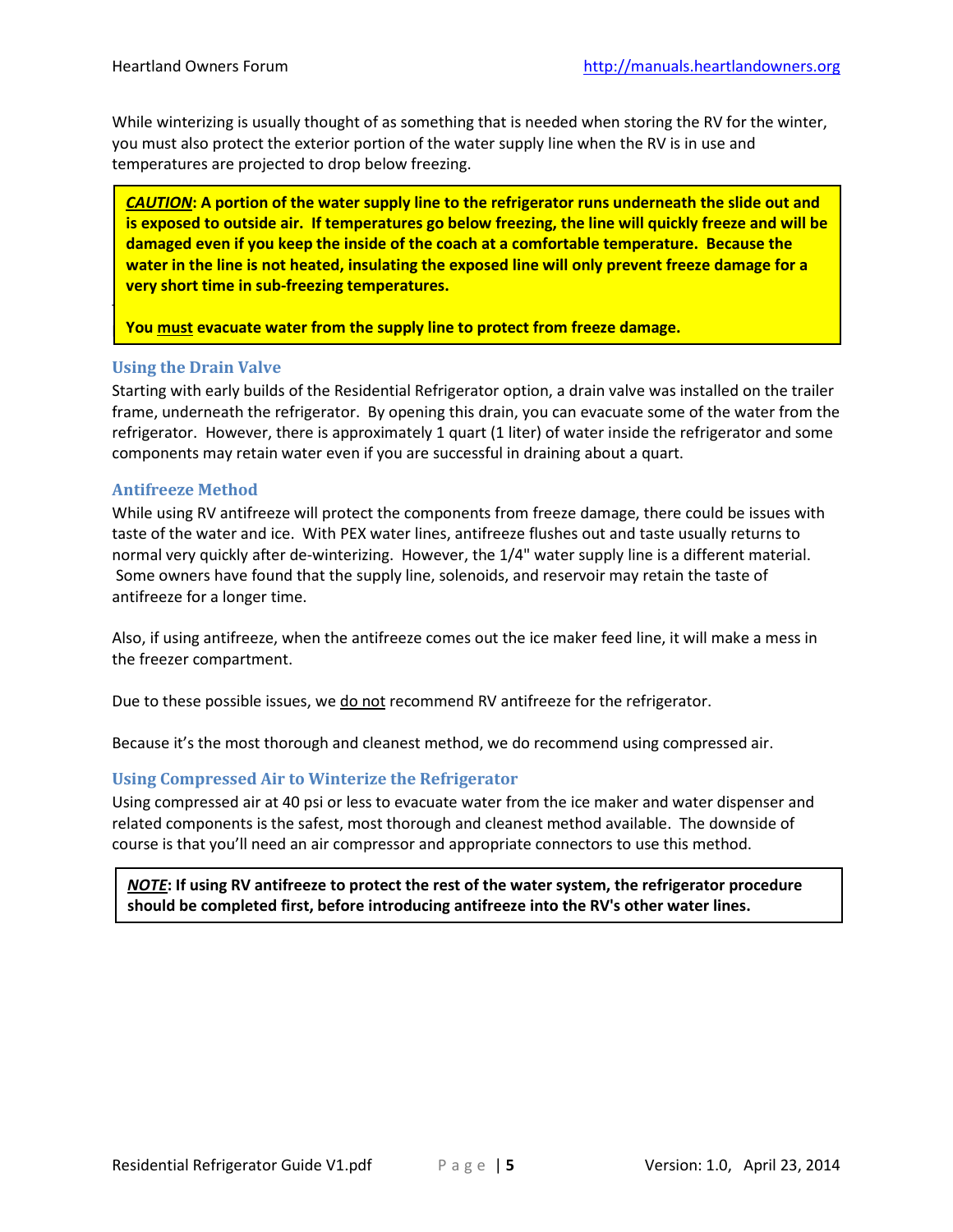1. Locate the cutoff valve for the 1/4" ice maker and water dispenser supply line. It's usually under the kitchen sink. Another possible location is behind the water connections in the Universal Docking Center (UDC). If located behind the UDC, you may have to remove the rear wall of the



2. Locate the outside supply line drain valve under the slide out near where the refrigerator is located (if so equipped).



3. Using a water hose blowout plug on the end of your air compressor air hose, connect the compressor to the city water inlet and set the 4-way Anderson Valve to the City Water position. (The Anderson Valve pictured below is shown for reference, but as pictured, is not in the City Water position.)

The blowout plug pictured below is a Camco 36143 Blow Out Plug with Brass Quick Connect. It can be obtained from many dealer parts departments or from online stores such as Amazon.com, Tweetys.com or others.



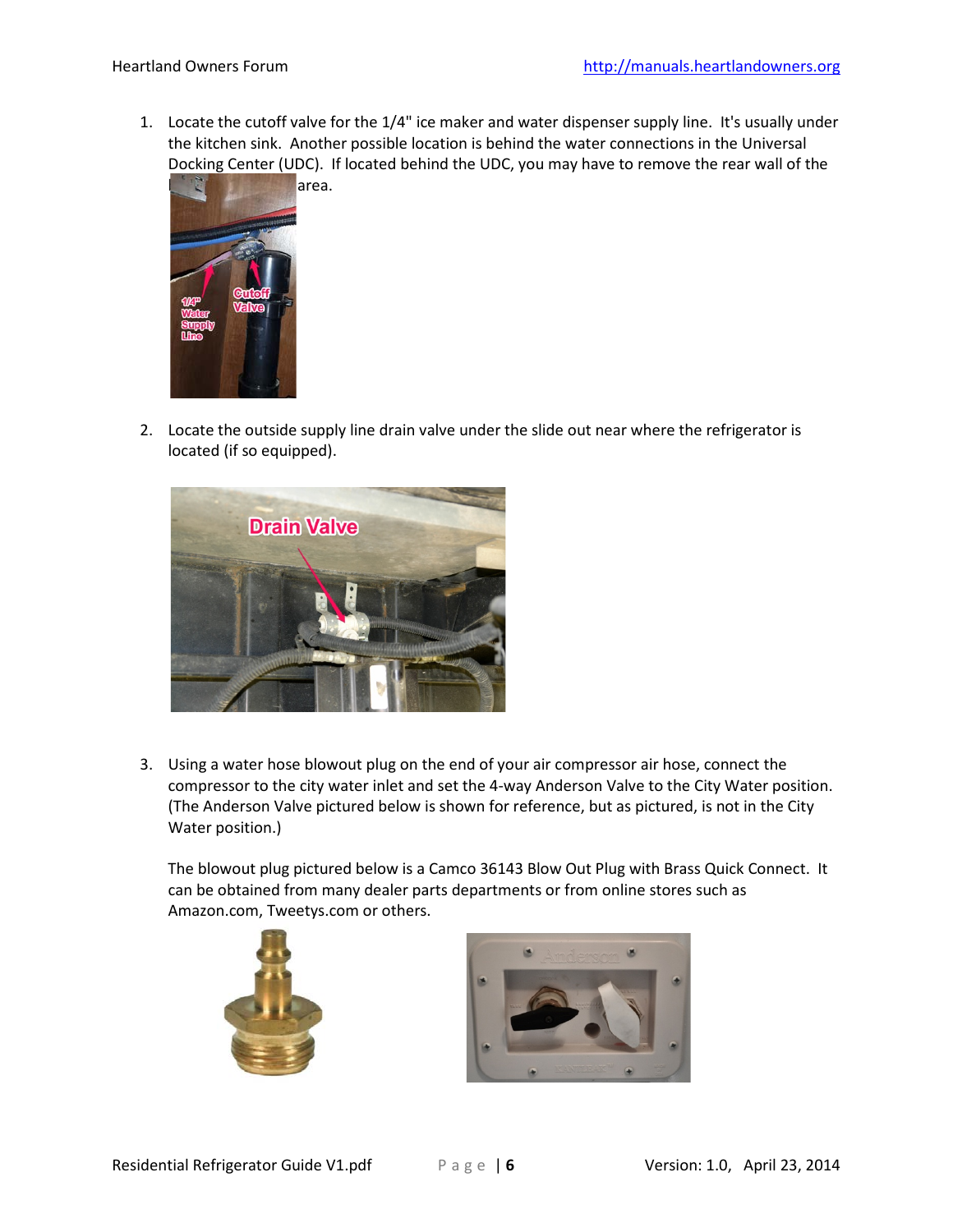- 4. Set the compressor to 40 psi or less and turn it on. If no faucets are open, the compressor should reach 40 psi in a few seconds and stop running.
- 5. Use a 2 quart bowl to collect water from the water dispenser. Hold the bowl against the dispenser to allow air pressure to force water through the supply line and reservoir coil and on into the bowl. Do not operate the dispenser for longer than a minute without allowing the solenoid to rest and cool down for a minute or two.



- 6. You should expect approximately 1 quart (or 1 liter) of water. After a steady stream of water stops, let the dispenser spit for another minute.
- 7. Open the freezer compartment and lift off the ice cream cover from over the ice maker, if removable. If it's screwed in place, either remove the mounting screws, or instead remove the ice tray and reach behind the ice cream cover to operate the ice maker power switch.

Use the ice maker power switch to manually start an ice harvest cycle by pressing the | indicator on the switch and holding it down for about 15 seconds. The bail arm should begin to move, indicating that the harvest cycle has started. Once the bail arm moves, you may release the switch.



- 8. After the bail arm returns to its normal rest position, wait another 60 seconds. The ice maker solenoid will activate and a little remaining water will be sprayed out to the front along with compressed air.
- 9. Run at least one more manual cycle of the ice maker. When all that's released is a fine mist of water, the lines are fully evacuated.
- 10. Use the switch on the front of the ice maker to turn the ice maker OFF. This will keep it from trying to run when power is applied to the refrigerator, perhaps before you de-winterize.
- 11. Replace the ice maker ice cream cover if removed, and replace the ice tray if removed.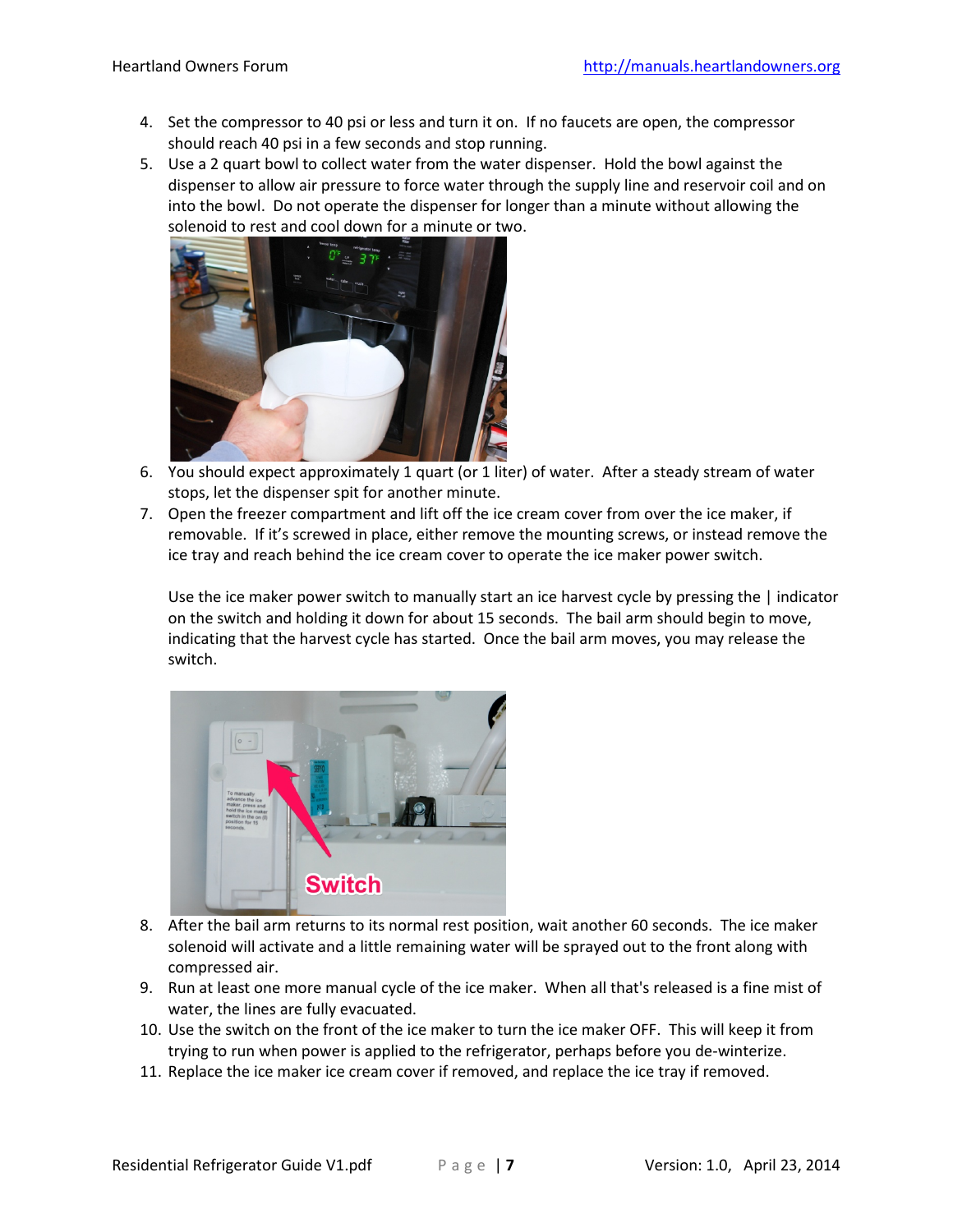12. Remove the water filter. At this point the feed lines to the water dispenser and ice maker are disabled.



If putting the RV into storage for the winter, you should purchase a replacement filter and discard the old one. If left in the RV in cold weather the remaining water in the old filter could freeze and damage the filter. Most manufacturers recommend changing filters every 6 months, so this is a good time to prepare for a new filter. BUT, do not install the new filter until you are done de-winterizing.

- 13. Locate the outside supply line drain valve (if so equipped) under the slide out and open it to allow compressed air to evacuate any traces of water from the valve assembly. There should not be more than a few drops.
- 14. Close the valve.
- 15. Locate the cutoff valve for the supply line and close the supply line.
- 16. Shut off the compressor and disconnect the air lines.

### <span id="page-7-0"></span>**De-winterizing the Refrigerator After Using Compressed Air to Winterize**

*NOTE***: Do not de-winterize the refrigerator until AFTER you de-winterize the rest of the water system. If you used RV antifreeze, be sure to flush the water lines sufficiently that you don't introduce residual amounts of antifreeze into the refrigerator.**

- 1. Check that the exterior supply line valve is closed (if so equipped).
- 2. Open the cutoff valve for the supply line.
- 3. Insert the new water filter.
- 4. Using a large bowl to catch the water, press it against the water dispenser lever. After a few seconds, water and air will begin to spit out into the bowl. This will be followed by a solid stream of water.
- 5. Follow the filter manufacturer's recommendations for running water through a new filter to remove loose particulates.
- 6. Lift off the ice cream shelf from over the ice maker, removing screws if necessary.
- 7. Turn the ice maker switch ON.
- 8. Hold the switch in the | position for 15 seconds to start a manual harvest cycle. After the bail returns to the normal rest position wait 60 seconds for the solenoid to activate allowing air and water to flow.
- 9. Run several harvest cycles manually until a solid stream of water is observed when the solenoid activates.
- 10. Clean any spilled water out of the ice maker basket and replace the cover.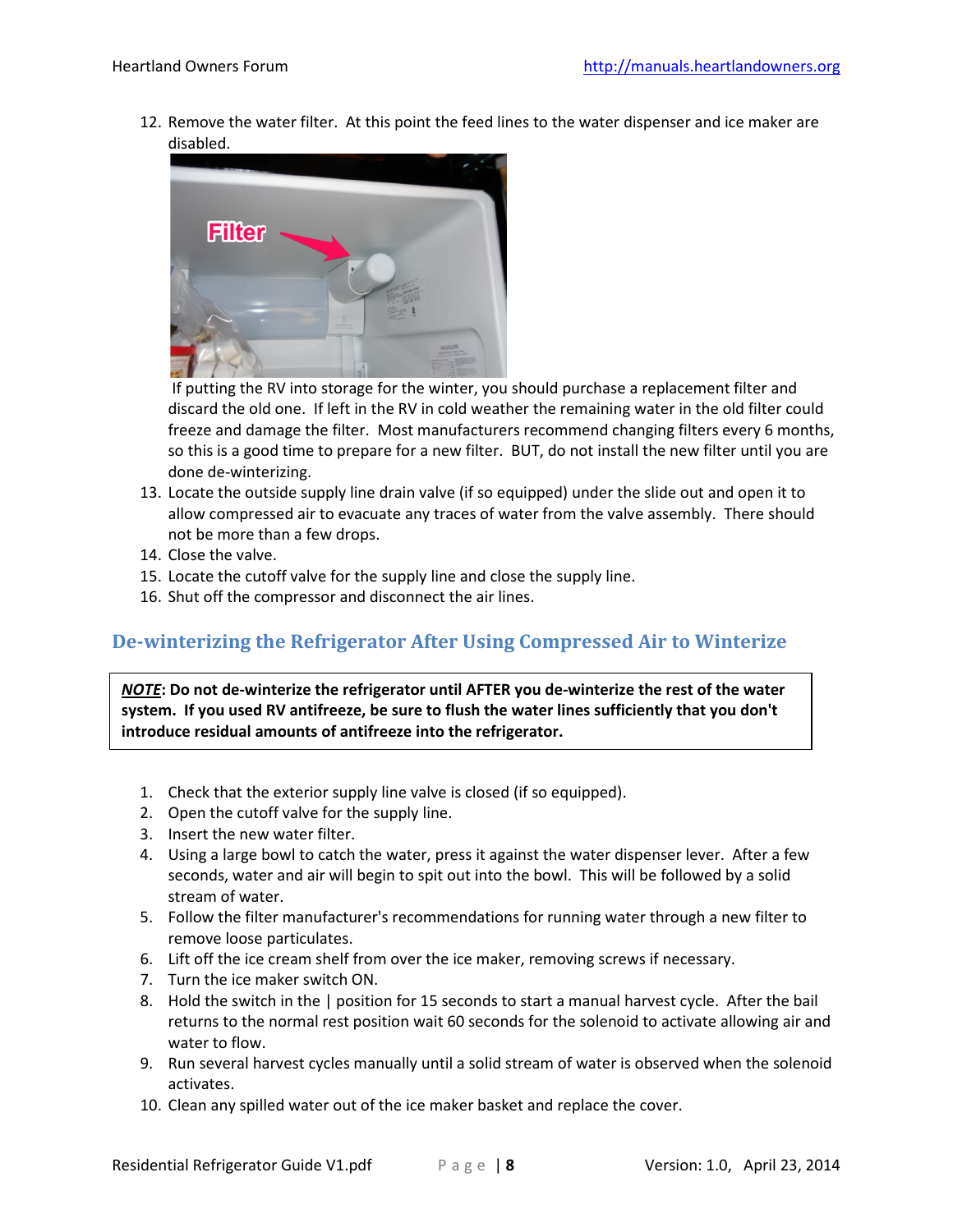## <span id="page-8-0"></span>**Troubleshooting Power Issues**

*WARNING***: Troubleshooting power problems may require probing in areas where hazardous electrical current is present. If you are not familiar or comfortable with working around electrical circuits, you should get assistance from a qualified technician.**

Before starting to use the diagnostic flowchart on the next page, check:

- The coach is plugged in to 110V shore power
- All circuit breakers are on. None are tripped. If not sure, turn each OFF and ON
- The batteries are charged
- The battery and inverter cutoff switches are turned ON.

You are troubleshooting because the refrigerator will not turn ON, or when shore power is removed, the refrigerator loses power and all refrigerator control panel lights go out.

If you are having other problems, such as a cooling problem, you should consult your dealer or a qualified refrigerator repair technician.

### <span id="page-8-1"></span>**Physical Layout of Electrical Components**

Position of major electrical components providing power to the refrigerator may vary, but will contain the components pictured below. Interconnections are shown on the block diagram that follows.

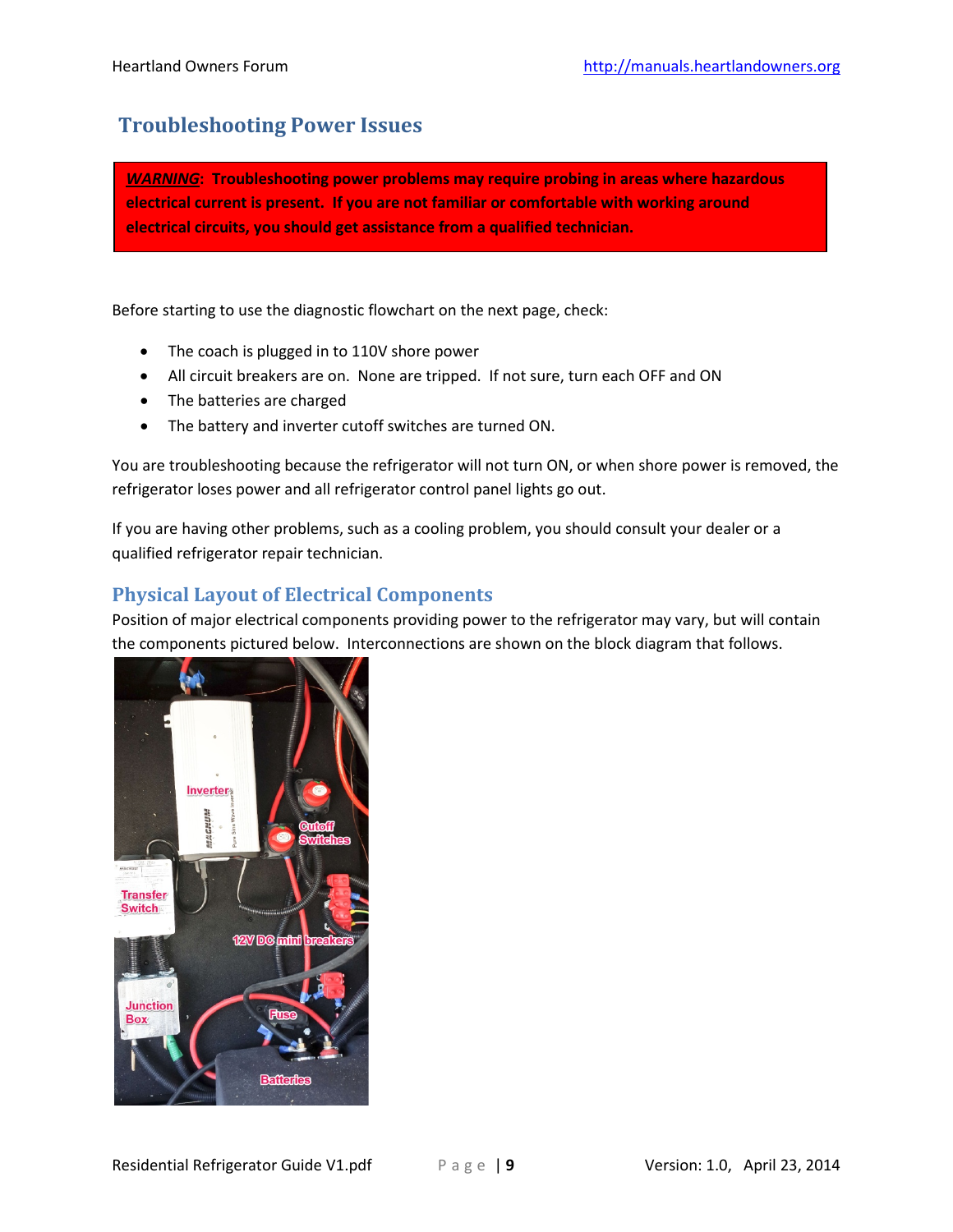## **Before starting to use this flowchart, check:**

- The coach is plugged in to 110V shore power
- All circuit breakers are on. None are tripped. If not sure, turn each OFF and ON
- The batteries are charged
- The battery and inverter cutoff switches are turned ON.

You are troubleshooting because the refrigerator will not turn ON, or when shore power is removed, the refrigerator loses power and all refrigerator control panel lights go out.

If you are having other problems, such as a cooling problem, you should consult your dealer or a qualified refrigerator repair technician.

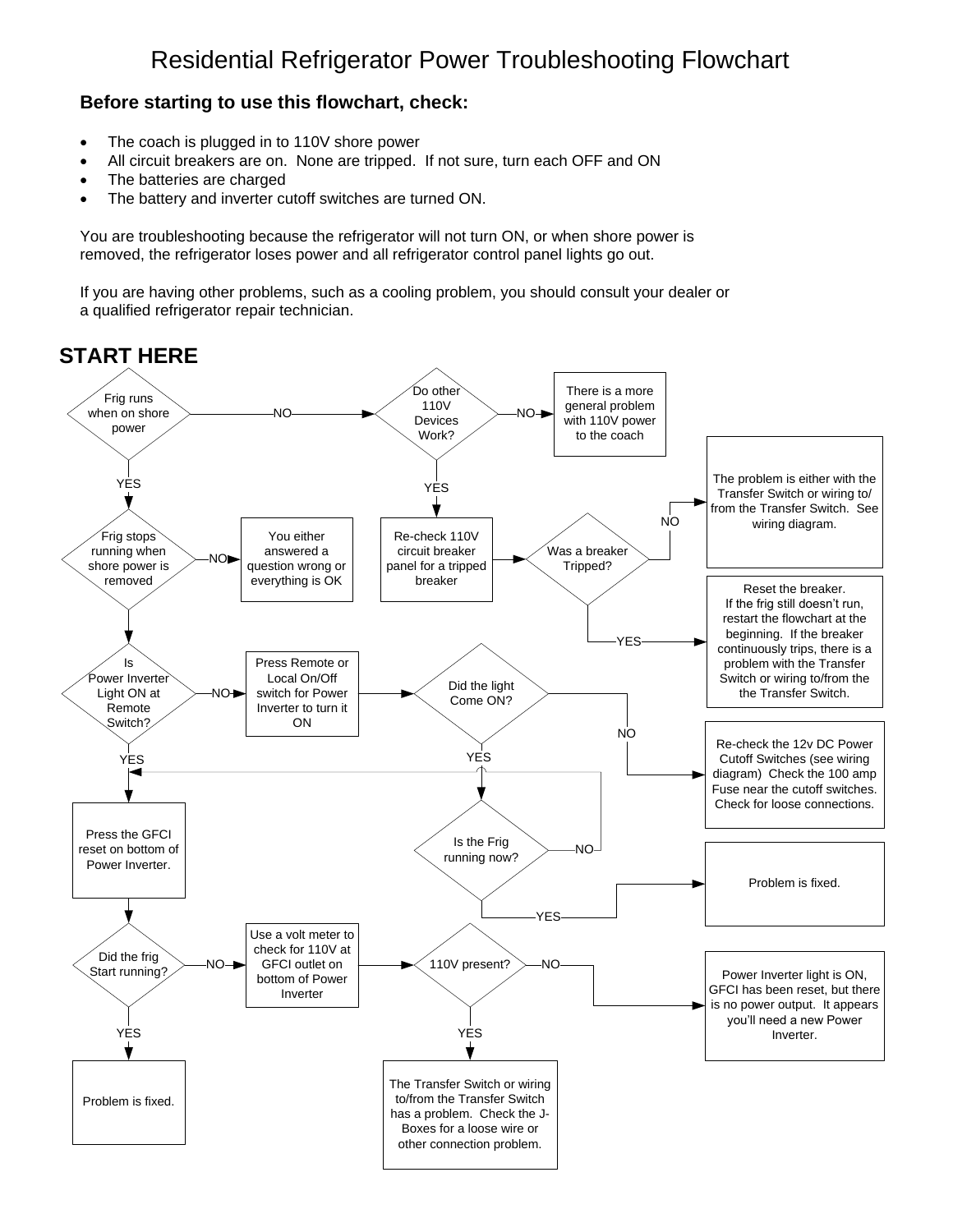